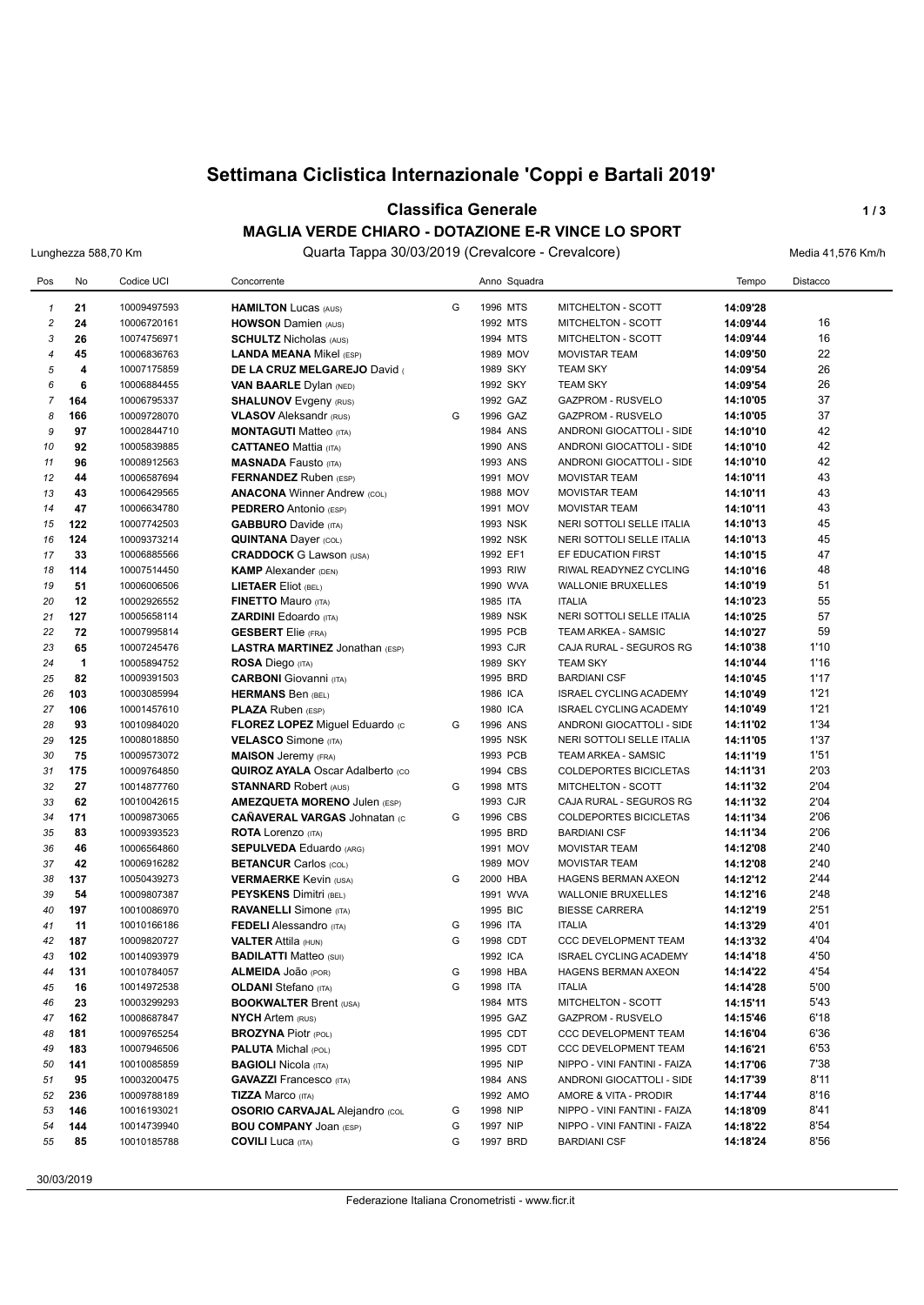# **Settimana Ciclistica Internazionale 'Coppi e Bartali 2019'**

#### **Classifica Generale** 2/3

### **MAGLIA VERDE CHIARO - DOTAZIONE E-R VINCE LO SPORT**

Lunghezza 588,70 Km **Cuarta Tappa 30/03/2019 (Crevalcore - Crevalcore)** Media 41,576 Km/h

| Pos | No          | Codice UCI  | Concorrente                          |   |          | Anno Squadra |                               | Tempo    | Distacco |
|-----|-------------|-------------|--------------------------------------|---|----------|--------------|-------------------------------|----------|----------|
| 56  | 233         | 10006688940 | <b>FICARA Pierpaolo (ITA)</b>        |   | 1991 AMO |              | AMORE & VITA - PRODIR         | 14:19'05 | 9'37     |
| 57  | 133         | 10015825936 | <b>BJERG Mikkel (DEN)</b>            | G | 1998 HBA |              | <b>HAGENS BERMAN AXEON</b>    | 14:19'08 | 9'40     |
| 58  | 5           | 10002630401 | <b>GOLAS</b> Michal (POL)            |   | 1984 SKY |              | <b>TEAM SKY</b>               | 14:19'30 | 10'02    |
| 59  | 3           | 10007559213 | <b>ELISSONDE Kenny (FRA)</b>         |   | 1991 SKY |              | <b>TEAM SKY</b>               | 14:19'30 | 10'02    |
| 60  | $\mathbf 2$ | 10009793950 | <b>DUNBAR Edward (IRL)</b>           | G | 1996 SKY |              | <b>TEAM SKY</b>               | 14:19'56 | 10'28    |
| 61  | 182         | 10008628637 | <b>MALECKI</b> Kamil (POL)           | G | 1996 CDT |              | CCC DEVELOPMENT TEAM          | 14:20'00 | 10'32    |
| 62  | 101         | 10022516007 | <b>ANDEMESKEL Awet (ERI)</b>         |   | 1992 ICA |              | <b>ISRAEL CYCLING ACADEMY</b> | 14:20'10 | 10'42    |
| 63  | 94          | 10004501891 | <b>FRAPPORTI Marco (ITA)</b>         |   | 1985 ANS |              | ANDRONI GIOCATTOLI - SIDE     | 14:20'24 | 10'56    |
| 64  | 87          | 10014429843 | <b>SAVINI Daniel (ITA)</b>           | G | 1997 BRD |              | <b>BARDIANI CSF</b>           | 14:20'47 | 11'19    |
| 65  | 84          | 10009505475 | <b>ALBANESE Vincenzo (ITA)</b>       | G | 1996 BRD |              | <b>BARDIANI CSF</b>           | 14:20'53 | 11'25    |
| 66  | 205         | 10014612022 | <b>PUGI Gianni</b> (ITA)             | G | 1997 SAN |              | SANGEMINI - TREVIGIANI - M    | 14:20'58 | 11'30    |
| 67  | 193         | 10014969811 | <b>CONCA Filippo</b> (ITA)           | G | 1998 BIC |              | <b>BIESSE CARRERA</b>         | 14:21'06 | 11'38    |
| 68  | 165         | 10007727042 | <b>RYBALKIN</b> Aleksei (RUS)        |   | 1993 GAZ |              | <b>GAZPROM - RUSVELO</b>      | 14:21'30 | 12'02    |
| 69  | 221         | 10014460256 | <b>BOTTA Davide (ITA)</b>            | G | 1997 CPK |              | <b>TEAM COLPACK</b>           | 14:21'39 | 12'11    |
| 70  | 247         | 10007585077 | <b>ZURLO</b> Federico (ITA)          |   | 1994 GTV |              | <b>GIOTTI VICTORIA</b>        | 14:21'50 | 12'22    |
| 71  | 111         | 10009421411 | <b>ERIKSSON Lucas (SWE)</b>          | G | 1996 RIW |              | RIWAL READYNEZ CYCLING        | 14:22'55 | 13'27    |
| 72  | 134         | 10015311028 | <b>GARRISON Ian (USA)</b>            | G | 1998 HBA |              | <b>HAGENS BERMAN AXEON</b>    | 14:23'18 | 13'50    |
| 73  | 206         | 10009318549 | TOTO Paolo (ITA)                     |   | 1991 SAN |              | SANGEMINI - TREVIGIANI - M    | 14:23'23 | 13'55    |
| 74  | 115         | 10019920043 | <b>LUNKE</b> Sindre Skjøstad (NOR)   |   | 1993 RIW |              | RIWAL READYNEZ CYCLING        | 14:23'38 | 14'10    |
| 75  | 91          | 10003073062 | <b>BELLETTI Manuel (ITA)</b>         |   | 1985 ANS |              | ANDRONI GIOCATTOLI - SIDE     | 14:23'42 | 14'14    |
| 76  | 142         | 10005397224 | <b>CANOLA Marco (ITA)</b>            |   | 1988 NIP |              | NIPPO - VINI FANTINI - FAIZA  | 14:23'44 | 14'16    |
| 77  | 31          | 10008862346 | <b>BENNETT</b> Sean (USA)            | G | 1996 EF1 |              | EF EDUCATION FIRST            | 14:24'06 | 14'38    |
| 78  | 121         | 10003105600 | <b>VISCONTI</b> Giovanni (ITA)       |   | 1983 NSK |              | NERI SOTTOLI SELLE ITALIA     | 14:24'08 | 14'40    |
| 79  | 235         | 10004610514 | <b>LUKSEVICS Viesturs (LAT)</b>      |   | 1987 AMO |              | AMORE & VITA - PRODIR         | 14:24'15 | 14'47    |
| 80  | 211         | 10035392553 | <b>CASTAÑO MUÑOZ</b> Sebastian Alexa | G | 1997 BHP |              | BELTRAMITSA HOPPLA' PETI      | 14:24'32 | 15'04    |
| 81  | 135         | 10014490063 | <b>CARVALHO</b> André (POR)          | G | 1997 HBA |              | <b>HAGENS BERMAN AXEON</b>    | 14:24'42 | 15'14    |
| 82  | 105         | 10007882242 | <b>NIV GUY (ISR)</b>                 |   | 1994 ICA |              | <b>ISRAEL CYCLING ACADEMY</b> | 14:25'07 | 15'39    |
| 83  | 56          | 10003193304 | <b>ISTA Kevyn (BEL)</b>              |   | 1984 WVA |              | <b>WALLONIE BRUXELLES</b>     | 14:26'10 | 16'42    |
| 84  | 147         | 10002711940 | <b>SANTAROMITA IVAN (ITA)</b>        |   | 1984 NIP |              | NIPPO - VINI FANTINI - FAIZA  | 14:27'29 | 18'01    |
| 85  | 222         | 10009877412 | <b>COVI</b> Alessandro (ITA)         | G | 1998 CPK |              | <b>TEAM COLPACK</b>           | 14:27'43 | 18'15    |
| 86  | 64          | 10009519118 | <b>IRISARRI RICON JON (ESP)</b>      |   | 1995 CJR |              | CAJA RURAL - SEGUROS RG       | 14:27'46 | 18'18    |
| 87  | 132         | 10011108807 | <b>BROWN</b> Jonathan (USA)          | G | 1997 HBA |              | HAGENS BERMAN AXEON           | 14:27'54 | 18'26    |
| 88  | 53          | 10010976744 | <b>MORTIER Julien (BEL)</b>          | G | 1997 WVA |              | <b>WALLONIE BRUXELLES</b>     | 14:27'57 | 18'29    |
| 89  | 157         | 10009976836 | <b>SOBRERO Matteo (ITA)</b>          | G | 1999 DDC |              | DIMENSION DATA FOR QHUE       | 14:28'00 | 18'32    |
| 90  | 36          | 10046251200 | <b>WHELAN James (AUS)</b>            | G | 1996 EF1 |              | EF EDUCATION FIRST            | 14:28'06 | 18'38    |
| 91  | 61          | 10005583948 | <b>ABERASTURI IZAGA JON (ESP)</b>    |   | 1989 CJR |              | CAJA RURAL - SEGUROS RG       | 14:28'18 | 18'50    |
| 92  | 203         | 10014033456 | <b>PUCCIONI</b> Dario (ITA)          | G | 1996 SAN |              | SANGEMINI - TREVIGIANI - M    | 14:28'36 | 19'08    |
| 93  | 212         | 10030626015 | <b>BARONCINI Filippo</b> (ITA)       | G | 2000 BHP |              | BELTRAMITSA HOPPLA' PETI      | 14:29'04 | 19'36    |
| 94  | 217         | 10029728157 | <b>PESENTI</b> Thomas (ITA)          | G | 1999 BHP |              | BELTRAMITSA HOPPLA' PETI      | 14:29'09 | 19'41    |
| 95  | 81          | 10006467860 | <b>BARBIN</b> Enrico (ITA)           |   | 1990 BRD |              | <b>BARDIANI CSF</b>           | 14:29'10 | 19'42    |
| 96  | 63          | 10042286324 | <b>ARANBURU DEBA</b> Alexander (ESP) |   | 1995 CJR |              | CAJA RURAL - SEGUROS RG       | 14:30'22 | 20'54    |
| 97  | 34          | 10004759650 | <b>HOWES Alex (USA)</b>              |   | 1988 EF1 |              | EF EDUCATION FIRST            | 14:31'31 | 22'03    |
| 98  | 207         | 10015829370 | <b>ZANA Filippo</b> (ITA)            | G | 1999 SAN |              | SANGEMINI - TREVIGIANI - M    | 14:32'03 | 22'35    |
| 99  | 185         | 10007951455 | <b>STOSZ Patryk (POL)</b>            |   | 1994 CDT |              | <b>CCC DEVELOPMENT TEAM</b>   | 14:32'13 | 22'45    |
| 100 | 231         | 10011643418 | <b>BERNARDINETTI Marco (ITA)</b>     |   | 1991 AMO |              | AMORE & VITA - PRODIR         | 14:32'39 | 23'11    |
| 101 | 35          | 10007597306 | <b>MORTON Lachlan (AUS)</b>          |   | 1992 EF1 |              | EF EDUCATION FIRST            | 14:32'49 | 23'21    |
| 102 | 15          | 10007733914 | <b>MOSCA Jacopo</b> (ITA)            |   | 1993 ITA |              | <b>ITALIA</b>                 | 14:33'06 | 23'38    |
| 103 | 243         | 10009971580 | <b>ONESTI</b> Emanuele (ITA)         |   | 1995 GTV |              | <b>GIOTTI VICTORIA</b>        | 14:33'11 | 23'43    |
| 104 | 148         | 10010165883 | <b>ZACCANTI</b> Filippo (ITA)        |   | 1995 NIP |              | NIPPO - VINI FANTINI - FAIZA  | 14:33'41 | 24'13    |
| 105 | 204         | 10010970579 | <b>SALVIETTI Niccolo' (ITA)</b>      |   | 1993 SAN |              | SANGEMINI - TREVIGIANI - M    | 14:33'50 | 24'22    |
| 106 | 155         | 10009639356 | <b>CHOKRI El Mehdi (MAR)</b>         | G | 1998 DDC |              | DIMENSION DATA FOR QHUE       | 14:34'04 | 24'36    |
| 107 | 163         | 10009194772 | <b>KULIKOV Vladislav (RUS)</b>       | G | 1996 GAZ |              | <b>GAZPROM - RUSVELO</b>      | 14:35'04 | 25'36    |
| 108 | 245         | 10008696032 | <b>STERBINI</b> Simone (ITA)         |   | 1993 GTV |              | <b>GIOTTI VICTORIA</b>        | 14:35'05 | 25'37    |
| 109 | 52          | 10010040692 | <b>MOLLY Kenny (BEL)</b>             | G | 1996 WVA |              | <b>WALLONIE BRUXELLES</b>     | 14:37'04 | 27'36    |
| 110 | 25          | 10004595558 | <b>MEYER Cameron (AUS)</b>           |   | 1988 MTS |              | MITCHELTON - SCOTT            | 14:37'06 | 27'38    |

30/03/2019